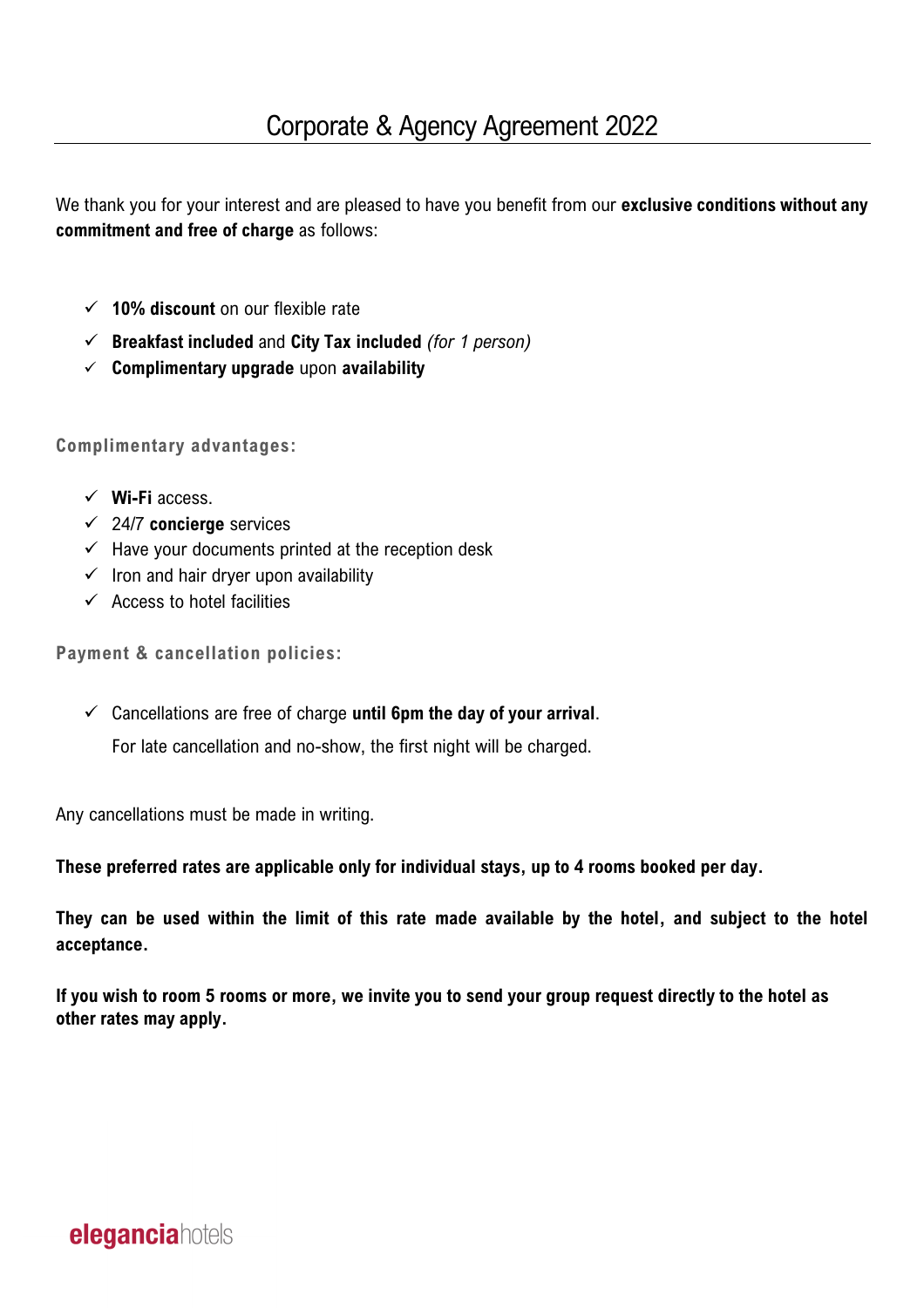**Hotel policies:** 

**Check in:** rooms are available **from 4 pm** on the day of arrival. Any request for early check in may be charged.

**Check out:** rooms can be occupied **until 12 pm - noon**. After this time, any request for the extra use of the room might be charged.

## T**his agreement will be effective upon receipt of a completed form.**

We stay at your entire disposal for any further information you may need. Wishing you wonderful stays in our hotels.

Kind Regards, Elegancia Hotels Teams.

**elegancia**hotels